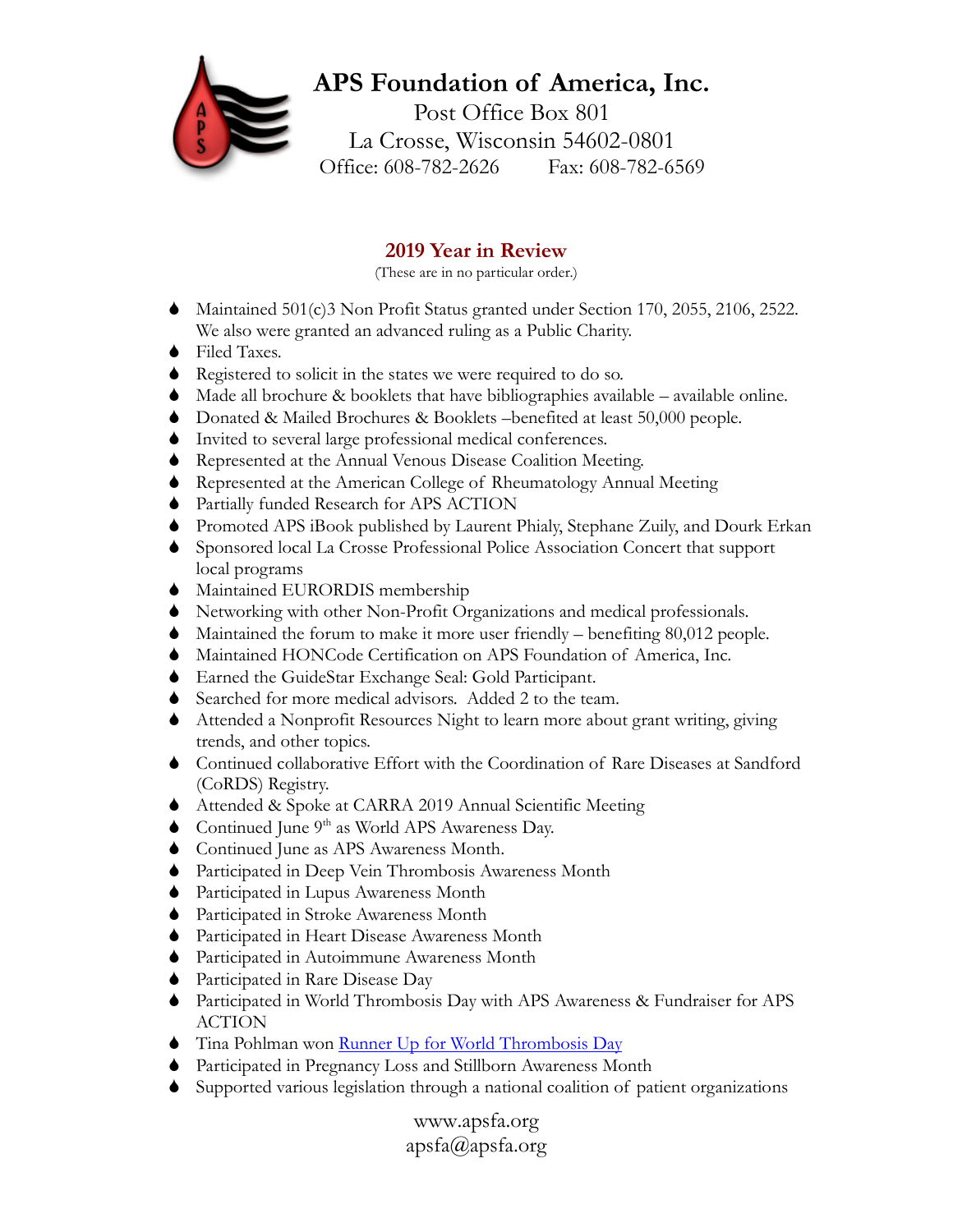- Launched press releases benefited at least 500,000 people.
- Launched Radio Public Service Announcements benefited at least 2,000,000.
- Donated \$3200 to APS ACTION for their ongoing needs in research.
- $\bullet$  Donated a total of \$6000 in bursary grants for the 16<sup>th</sup> International Congress on Antiphospholipid Antibodies in London.
- $\bullet$  Donated \$1000 for the general fund for the 16<sup>th</sup> International Congress on Antiphospholipid Antibodies in London.
- Shared reputable articles pertaining to APS at lay and professional level, as well as disease related such as DVT, PE, stroke, Raynaud's for example.
- Shared reputable disease prevention articles.
- Shared inspiration and motivational posts.
- Maintained Twitter Account. Working on verification. Followers: 2,079
- Maintained Instagram Account. Followers: 1,221
- Maintained Pinterest Account. Followers: 390
- Maintained Facebook Business Account. Got account verified. Likes: 9,325 Follows: 9,031
- Facebook Support Group: Number of Participants: 1,800
- **◆** Fundraisers:
	- o Facebook Gift Shoppe
	- o Café Press
	- o Zazzle
	- o AmazonSmile
	- o Amazon Shop
	- o Giving Tuesday
	- o Individual Fundraisers by Volunteers and Supporters
- Made Press in 17 different media venues that we are aware of at least 200,000,000 people benefited
	- o House, MD "Instant Karma" (original air date, 10/15/09) benefited at least 16,000,000 people.
	- o Mystery Diagnosis "Falling Through the Cracks" (re- aired several times, original air date, 3/6/2006) - unknown how many people benefited
	- o Travelers on Netflix, Season 2, Episode 9
	- o The Beatles Network (APS Awareness month world wide awareness.) unknown how many people benefited
	- o [St. Louis University Announces Medical Research Grants](https://moosegazette.net/%F0%9F%94%A5st-louis-university-announces-medical-research-grants%F0%9F%94%A5/17272/)
	- o [Cabaret darling Shannon Turner cheated death three times. She comes alive](https://www.inquirer.com/life/shannon-turner-trash-and-glitter-letage-20200210.html)  [on stage.](https://www.inquirer.com/life/shannon-turner-trash-and-glitter-letage-20200210.html)
	- o [Woman who had eight miscarriages gave her husband permission to leave](https://www.liverpoolecho.co.uk/news/liverpool-news/woman-shares-hell-eight-miscarriages-17648183)  [her](https://www.liverpoolecho.co.uk/news/liverpool-news/woman-shares-hell-eight-miscarriages-17648183)
	- o ['I Was Diagnosed With PTSD After Suffering Seven Miscarriages'](https://www.tyla.com/healthy/life-news-post-traumatic-stress-miscarriage-aftercare-ectopic-pregnancy-20200122)
	- o [Hyderabad-based college dropout makes her designer dreams come true](https://www.newindianexpress.com/lifestyle/fashion/2020/jan/22/hyderabad-based-college-dropout-makes-her-designer-dreams-come-true-2092627.html)
	- o [Solenn says she almost gave birth at just 5 months after complications](https://www.gmanetwork.com/news/showbiz/chikaminute/720737/solenn-says-she-almost-gave-birth-at-just-5-months-after-complications/story/)
	- o [Mum, 36, is left in tears as she is finally able to hug her miracle baby on](https://www.dailymail.co.uk/news/article-7829443/Melbourne-mum-finally-able-hug-baby-December-25-infant-born-four-months-early.html)  [Christmas Day after suffering 'more miscarriages than she can count'](https://www.dailymail.co.uk/news/article-7829443/Melbourne-mum-finally-able-hug-baby-December-25-infant-born-four-months-early.html)
	- o Dr. Oz, MD
	- o The Good Doctor
	- o [Baby joy for couple who lost 13 babies to miscarriages](https://www.bbc.com/news/uk-england-coventry-warwickshire-48615134)